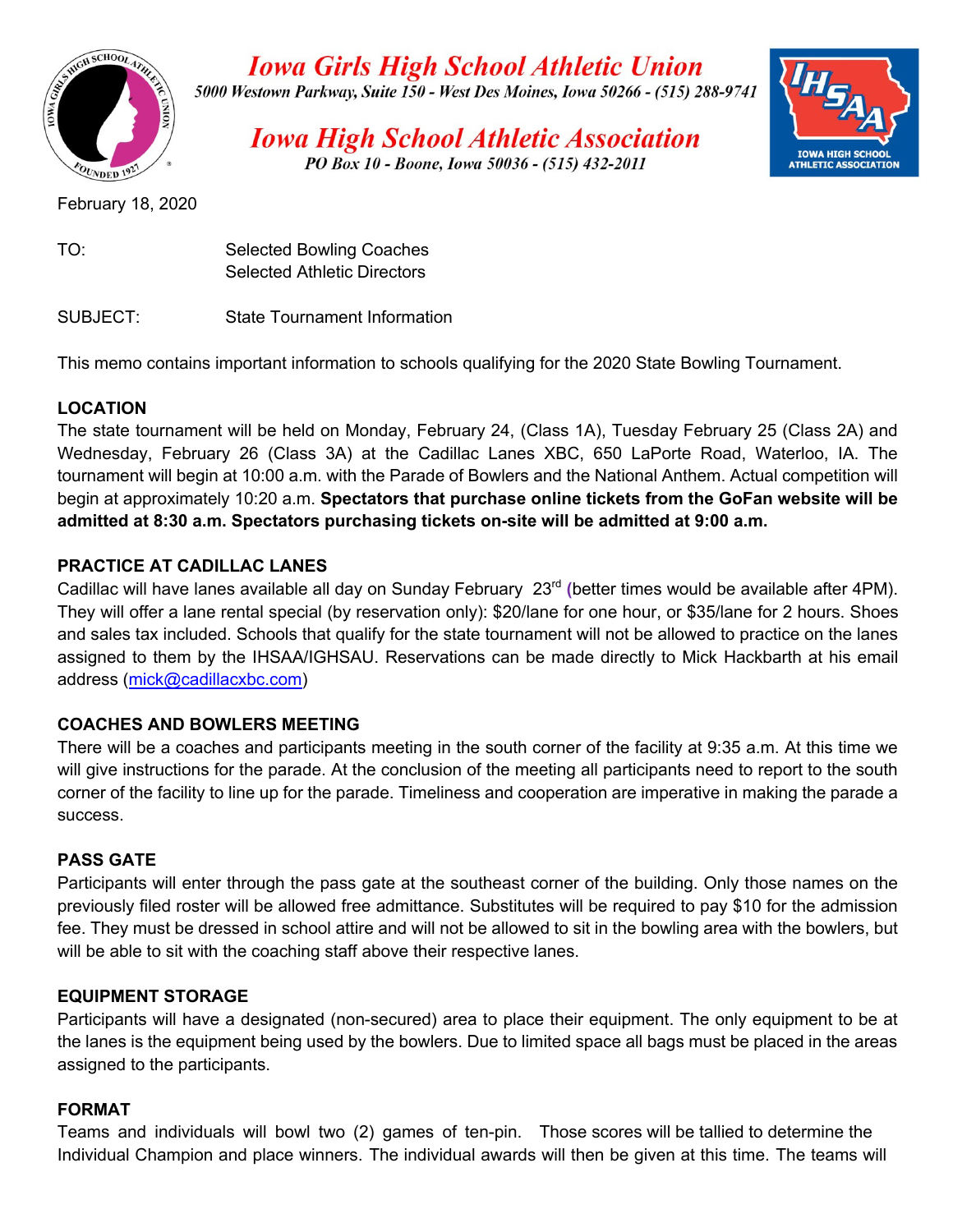then enter into the Baker games. At the conclusion of the Baker games the team totals will be tallied to determine the Team Champion. The team awards will be presented at this time. Every bowler who qualifies for the state tournament is eligible for the individual competition.

**NEW FOR 2020:** Three bowling balls will be permitted in the bowling area.

## **OIL PATTERN**

The oil pattern will be Cadillac Lane's standard "THS" (Typical House Shot), which provides a high-scoring pace and consistency across the bowling center.

## **PLAYERS**

Teams are allowed a maximum of six (6) bowlers and two (2) coaches through the pass gate at the southeast corner of the building. Individual qualifiers are allowed one (1) coach.

#### **RESTAURANT/CONCESSION ITEMS**

There will be a limited menu to expedite service times. You will be provided an approximate wait time and will be responsible for picking up your order. Bottled water will be for sale for \$1.

### **ADMISSION & PARKING**

Admission for the tournament is \$10 per person. Spectator entrances will be at the east sides of the building. **One entrance will be designated for spectators who have purchased tickets prior to the event (GoFan Entrance). The second entrance will be designated for spectators wishing to purchase tickets at the door.** Parking is available to the west of the building with the majority of parking behind the building and to the east.

#### **ON-LINE TICKET AVAILABILITY**

Fans have the ability to purchase tickets in advance and online with GoFan Digital Huddle Tickets for all three days of the State Bowling Meet.

By ordering tickets online, your state bowling tickets are delivered to your mobile device and validated onsite at the Cadillac Lanes site. **DO NOT VALIDATE OR REDEEM YOUR TICKETS PRIOR TO THE STATE MEET.**

State Bowling tickets purchased via GoFan will be validated beginning at 8:30 a.m. each day. There will be a specific entrance for fans that purchase State Bowling Tickets online.

Fans may purchase up to eight tickets on their mobile device

Tickets for each session are \$10, plus a \$1.50 fee.

## **PICTURE PLAQUES (BOYS ONLY)**

Each student athlete participating in the state tournament will receive a picture plaque. Both qualifying teams and individuals will have their pictures taken at the state tournament site in the check-in (east) room. The photographer will be available at 8:15 a.m. No pictures will be taken after 9:30 a.m.

#### **MERCHANDISE**

Official State Bowling merchandise and programs will be available on-site.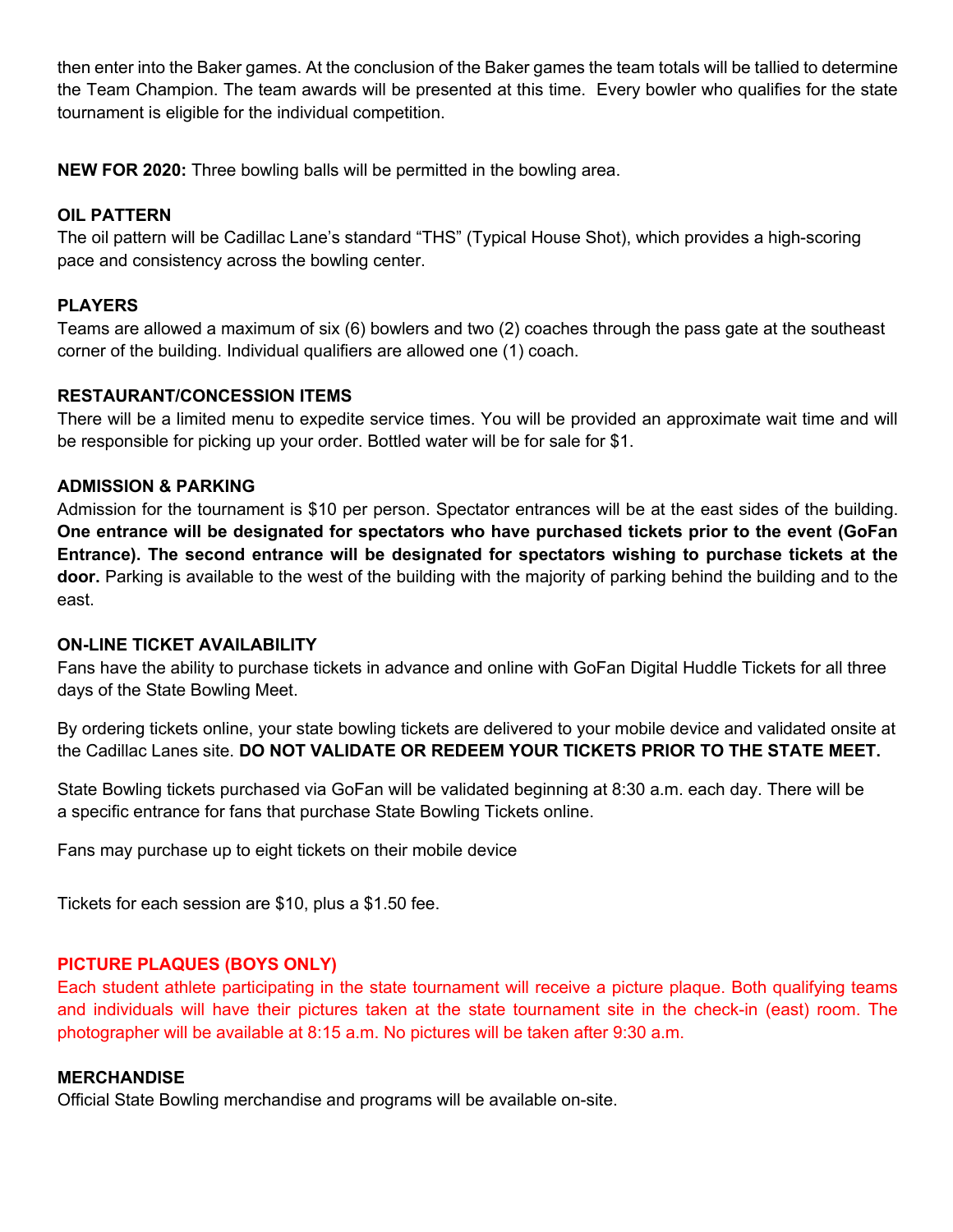## **PEP RALLY PHOTO**

Photographers will be present throughout the competition taking pictures of the state tournament. Photographs taken can be viewed at http://www.iowahallofpride.com/pep-rally-photo/ after the completion of the meet. Pictures can be ordered from this website.

#### **SPECTATORS POLICY**

All spectators at state-sponsored bowling tournaments shall wear shirts and shoes. Shirts shall extend to the waist-area. Masks are not permitted.

Use of "laser light" pens by a spectator shall result in immediate ejection from the facility. With the understanding that a tournament bowling match is held as part of the educational environment, the Board of Directors of the Iowa Girls' High School Athletic Union and the Board of Control of the Iowa High School Athletic Association has adopted the following policies.

**-Disrespectful conduct, including profanity, obscene gestures or comments, offensive remarks of a sexual nature, or other actions that demean individuals or the event.**

**-Throwing articles onto the contest area.**

**-Entering the contest area in protest or celebration.**

**-Physical confrontation involving contest officials, coaches/directors, contestants, or spectators.**

**-Spectator interference with the event.**

**-Use of artificial noisemakers, signs, or banners.**

**-Chants or cheers directed at the opponent.**

### **SPECTATORS VIOLATING THESE POLICIES ARE SUBJECT TO REMOVAL FROM THE VENUE**

#### **LADDERS & STEP LADDERS**

For safety and security reason, the use of ladders, step ladders, stools or other similar items that allow for additional height above the floor are strictly prohibited.

#### **BANNERS**

The display or usage of balloons, banners, signs, hoops, placards or other paper debris is prohibited.

Additionally, any object that could provide a safety concern (pom-poms on sticks, etc.) is prohibited, as is any artificial noisemakers (e.g. air horn, cowbells, keys, thunder sticks, etc.). Excluded from this rule are permanent wall displays or signs used for general administration of the tournament.

#### **ALCOHOL AND TOBACCO POLICY**

No alcohol or tobacco is to be sold or consumed on the grounds of any state tournament venue leased or provided to the Athletic Union for the purpose of conducting a state championship. Section 123.46 of the Iowa Code states: A person shall not possess or consume alcoholic liquors, wine or beer on public school property or while attending a public or private school-related function. A person shall not be intoxicated or simulate intoxication in a public place. A person violating this subsection is guilty of a simple misdemeanor.

#### **PETS/ANIMALS PROHIBITED**

No pets are permitted at events sanctioned by the IGHSAU OR IHSAA. Any person with a pet will be asked to leave. This policy shall comply with the provisions of Iowa Code 216c in that such a person with a disability or person training an assisted animal has the right to be accompanied by a service dog or an assisted animal under control. The person is liable for damage done to any premises or facility by a service dog or assisted animal.